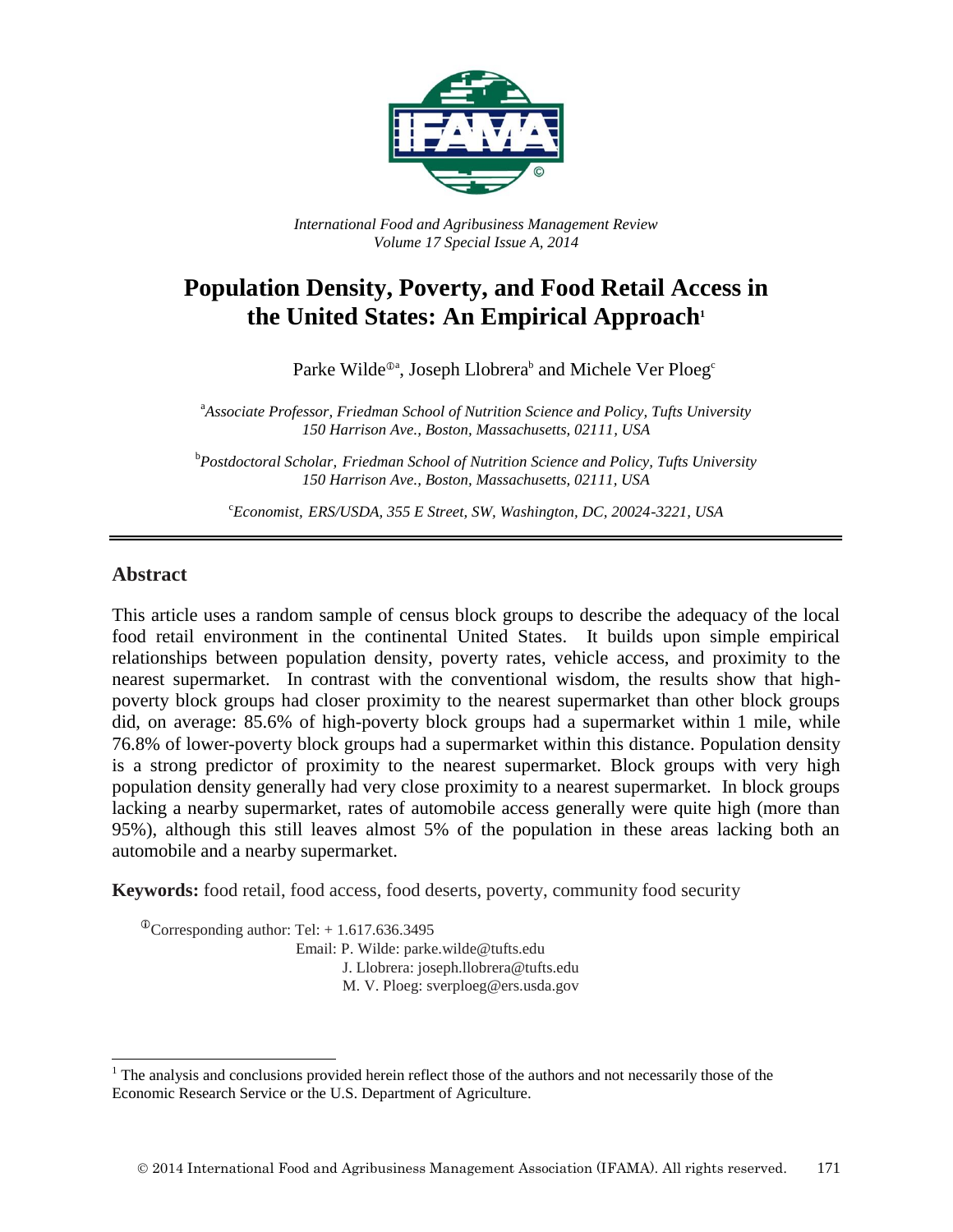### **Introduction**

The United States in recent years has faced public concerns about unhealthy eating patterns, low consumption of fruits and vegetables, high rates of overweight and obesity, and household food insecurity. These concerns have generated a lively policy debate about the adequacy of the food retail environment, especially in low-income areas, and whether and how public policy could intervene to improve the retail environment in underserved areas (USDA Economic Research Service 2009; Rose 2010; Gittelsohn and Lee 2013).

These policy discussions have led to research that has attempted to define which areas may be underserved and have inadequate food retail. Such areas sometimes have been called "food deserts," although use of this term may be declining. Informally, the term "food desert" may be used to describe neighborhoods that lack healthy food resources. More formally, USDA's Economic Research Service classifies a census tract that meets a particular definition of low income and distance from the nearest supermarket as a "food desert" (Economic Research Service 2013). To understand the implications of alternative definitions, this article describes and compares three approaches that have been used to identify geographic areas with inadequate food retail:

- a low-income low-access approach, which identifies geographic areas that are lowincome and lack a supermarket within a specified distance;
- a low-vehicle low-access approach, which identifies geographic areas that have low rates of vehicle access and lack a supermarket within a specified distance;
- a relative distance approach, which identifies geographic areas that have worse-thanusual proximity to a supermarket, compared with other neighborhoods that have similar population density and vehicle access rates.

These three approaches have been used in research applications and widely-circulated online tools. A low-income low-access approach was the primary approach used in USDA's online food desert atlas and still is one approach used in an updated version of this online tool, called the Food Access Research Atlas (FARA) (Economic Research Service 2013). A newer lowvehicle low-access approach also is used in the updated online FARA tool (Economic Research Service 2013). A relative distance approach has been used in the definition of areas with limited supermarket access (LSA) by The Reinvestment Fund, one of several notable non-governmental research initiatives using alternative definitions of adequacy (The Reinvestment Fund 2011).

These tools are important because they may be used as inputs to policy decisions about subsidies or tax breaks to encourage retailers to locate in underserved locations or zoning rules to guide retailer location choices. However, retailers' location decisions respond primarily to market incentives rather than policy initiatives. Food retailers choose locations that they judge will be profitable. The profitability of a particular location depends on (a) the number and buying power of potential customers in nearby residential neighborhoods, (b) the nature of competition from other retailers, and (c) land, labor, and capital costs, which vary from place to place. Retailers cannot afford to build supermarkets in locations with too few customers or too many competitors.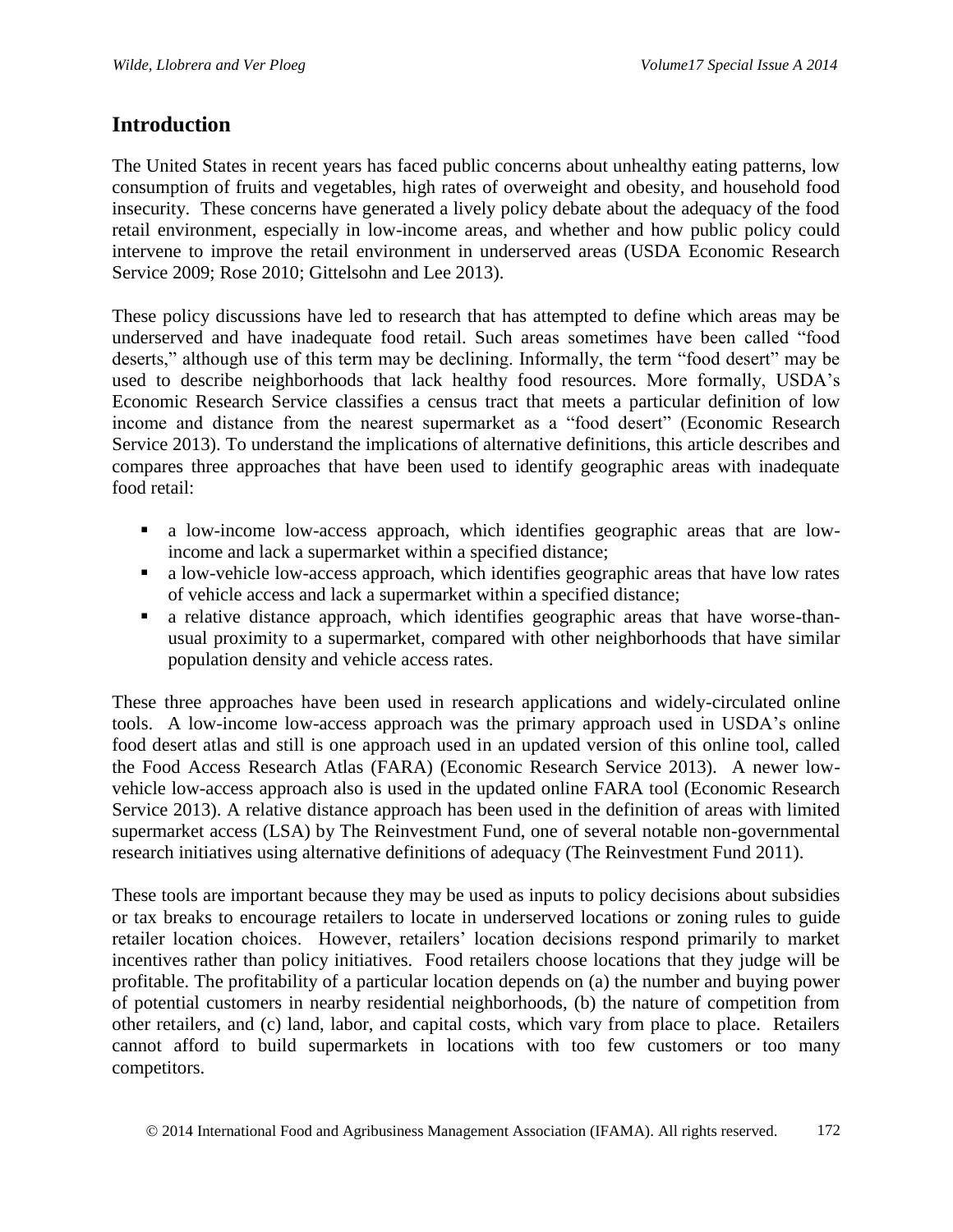The three research approaches lead to distinct conclusions about the adequacy of food retail conditions nationally and about which particular geographic areas lack adequate retail. Although they have similar purposes, the approaches differ in the underlying household-level circumstance or condition that motivates the methodology; they differ in implicit assumptions about the relationships between poverty, vehicle access, population density, and proximity to supermarkets; and they differ in their method for aggregating data from basic units (such as a census block group) to larger geographic units (such as a census tract).This article compares and contrasts the three approaches using a common data source, a random sample of more than 33,000 census block groups in the continental United States.

Using this data source, this article addresses four empirical questions about characteristics of small geographic areas (census block groups):

- 1. What is the empirical relationship between poverty and proximity to supermarkets?
- 2. What is the empirical relationship between population density and proximity to supermarkets?
- 3. What is the empirical relationship between vehicle access and proximity to supermarkets?
- 4. What is the average proximity to a supermarket for geographic areas with particular levels of population density and vehicle access rates?

These concrete empirical questions are important for two reasons. First, the basic relationships among poverty, population density, vehicle access, and proximity to supermarkets are interesting in their own right; in some cases, these relationships are surprising and contradict the conventional wisdom. Second, these empirical questions help in making choices among the three research approaches and in developing improved methods for identifying areas with inadequate food retail access.

This article contributes to a research literature that also includes several other important lines of work. The three approaches here focus on proximity to supermarkets, using retailer data that are available at the national level. Other research addresses different retail formats, including healthy food initiatives in smaller stores, using retailer data that are only available in particular locations (Gittelsohn, Rowan, and Gadhoke 2012). The three approaches here focus on the nearest supermarket, while other research measures distances to potentially more distant retailers patronized by food consumers (USDA Economic Research Service 2012; Apparicio, Cloutier, and Shearmur 2007; Cole 1997).The three approaches here merely describe food retail conditions, while other research seeks to measure the relationship of these conditions to diet and health outcomes (Gibson 2011; Leung et al. 2011; Chen, Florax, and Snyder 2010). For this article, it was sufficient to better understand the geographic conditions and computational methods in high-profile online tools that are used to identify areas with inadequate proximity to the nearest supermarket.

# **Background**

USDA has published two reports measuring access to affordable and nutritious food nationwide (USDA Economic Research Service 2009; USDA Economic Research Service 2012). Retail access conditions depend to a large extent on competition in economic markets. An earlier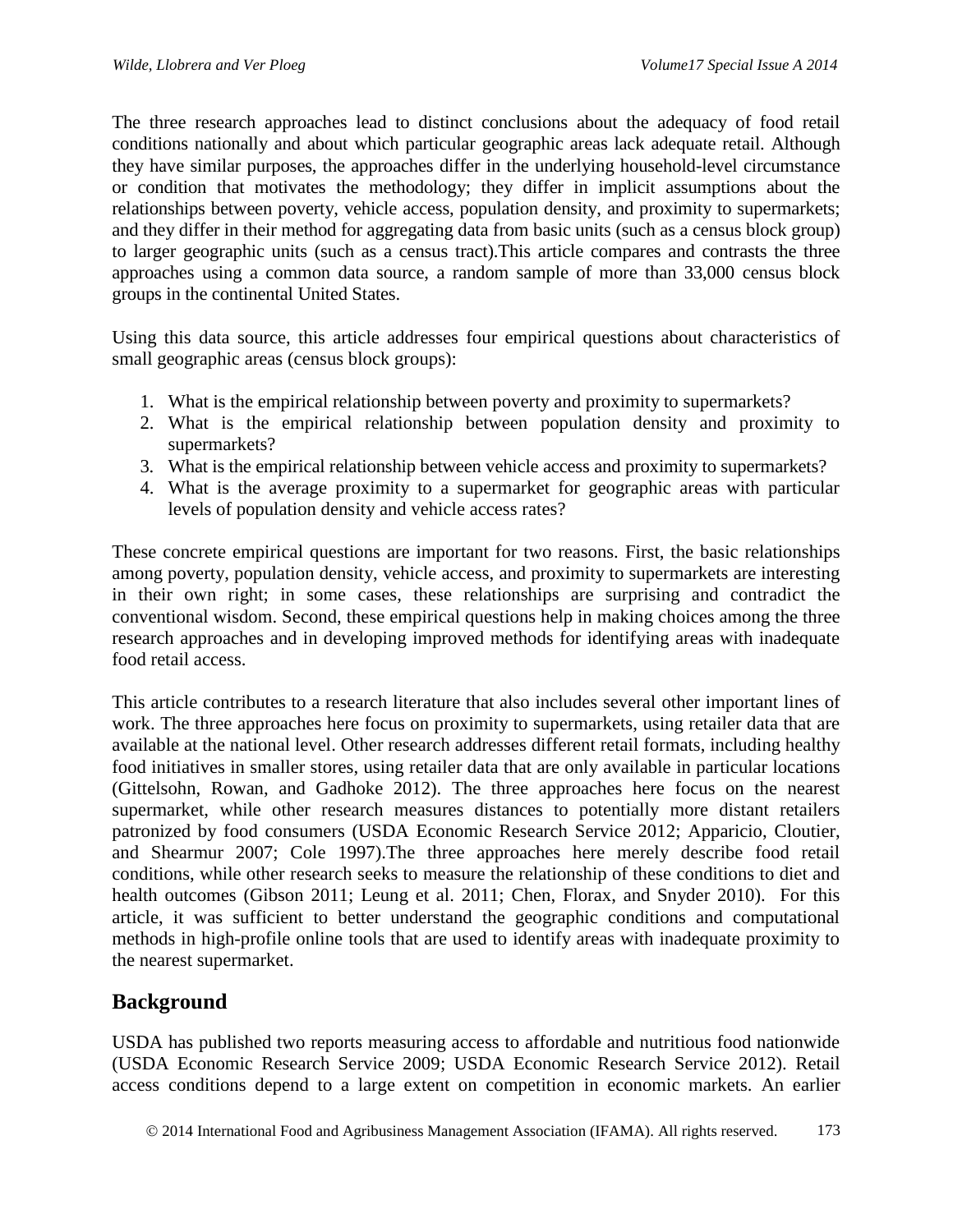literature in economics paid close attention to the relationship between the number of retailers in a particular area and their degree of market power (Fik 1988, Benson and Faminow 1985, Cotterill 1986). A line of research tracing back to Huff (1964) considered the question of how large each retailer's catchment area would be if consumers sought to shop at the closest retailer. In part responding to changes in the diversity of retail formats, some more recent research has focused on the relationship between market power and the mix of services that retailers offer (Bonanno and Lopez 2009).

This type of economic analysis adds new insight to existing lines of research on inadequate food retail access. For example, Broda, Leibtag, and Weinstein (2009) note that low-income consumers differ from other consumers not only in their more frequent use of small retailers (which may have higher food prices and locations close to home) but also in their more frequent use of superstores or supercenters (which may have lower food prices and locations farther from home). Bitler and Haider (2011) discuss both the supply and demand for food retail services, recognizing that in some cases it is a market equilibrium outcome to have only a small number of retailers in a particular geographic area.

This study focuses on three high-profile existing approaches to identifying geographic locations with inadequate supermarket access. The three approaches differ in their implicit assumption about the underlying household-level condition that is most important.

The Low-Income Low-Access Approach. In an online mapping tool and accompanying data resources, USDA's Food Access Research Atlas (FARA) identifies census tracts as having inadequate food retail if they meet both a low-income definition and a low-access definition (Economic Research Service 2013).

- **Low-income tracts satisfy an absolute poverty standard or a relative income standard.** The absolute standard is having a poverty rate of at least 20%, based on the federal government's poverty thresholds. The relative standard is having census-tract median income at or below 80% of the median income in the corresponding metropolitan area or (for non-metropolitan areas) the entire state. This second standard varies across geographic locations.
- **Low-access tracts have at least a third of the population or at least 500 people with low** access. Low-access, for ERS, means low proximity to the nearest supermarket, defined using a different distance threshold in urban areas (at least 1 mile from a supermarket) and rural areas (at least 10 miles from a supermarket). Estimates are also given for alternative distance thresholds, but we focus on the 1- and 10-mile thresholds.

In this approach to classifying census tracts, some complexity arises from the need to aggregate up to the census-tract level, but the implicit underlying concept is clear. A person qualifies as having inadequate food retail access if he or she is low-income (based on having income below either the poverty line or 80% of area median income) and lives farther than the threshold distance from the nearest supermarket (where the threshold distance is 1 mile in urban areas and 10 miles in rural areas). This approach does not explicitly refer to vehicle access, but both the low-income standard and the distinction between urban and rural areas may be motivated by concern for those who lack vehicles.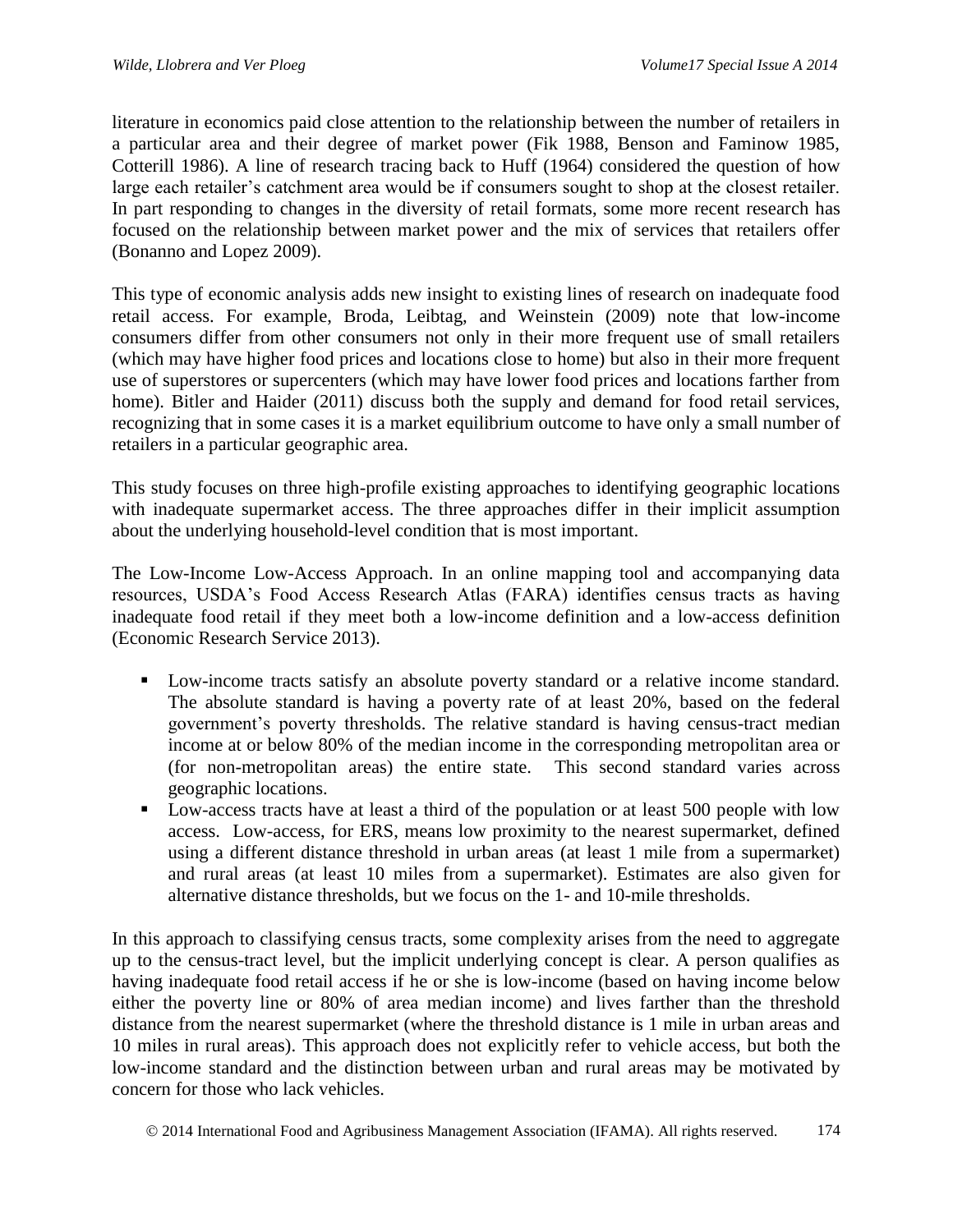*The Low-Vehicle Low-Access Approach.* USDA's FARA tool recently has added more information so that a vehicle-based measure can be constructed. A tract is identified as having low vehicle availability "if more than 100 households in the tract have no vehicle available and are more than 0.5 miles from the nearest supermarket" (Economic Research Service 2013).

*The Relative Distance Approach.* The Reinvestment Fund (TRF), a non-governmental organization prominent in community food security research, identifies areas with limited supermarket access (LSA). Like USDA, TRF makes the results available in a popular online mapping tool. TRF uses a relative distance-to-supermarket concept somewhat akin to a relative income threshold in poverty measurement. A particular block group has low relative access if its distance to the nearest supermarket is longer than a threshold distance, which varies across 13 comparison-group strata, defined by combinations of population density and vehicle access rates.

For each comparison-group stratum, the threshold distance for determining whether the block group has limited access is based on the distance to the nearest supermarket for higher income block groups in the stratum that are presumably not deprived. TRF computes the benchmark distance as the median distance to the nearest supermarket for those block groups with higher income (based on area median income above 120% of median income for the metropolitan area or state). Several findings are useful for understanding TRF's concept of inadequacy:

- The 4 rural strata with the lowest population density have 11.7% of the U.S. population. All of these strata have high vehicle access in TRF's classification. In these strata, the adequate benchmark distance ranges from 5.5 miles to 17.5 miles. This distance is roughly comparable to the 10-mile threshold used by USDA's FARA in rural areas.
- The 5 urban strata with the highest population density have 50.3% of the U.S. population. All but one of these strata have medium or high vehicle access in TRF's classification. In these strata, the adequate benchmark distance ranges from 0.15 miles to 1 mile.
- Only 1 of the 13 strata has low vehicle access in TRF's classification. It has a high population density and represents 6.6% of the U.S. population. Its adequate benchmark distance is just 0.29 miles.

In TRF's approach, the threshold distance varies across the comparison-group strata. For some locations, the threshold distance is larger than five miles, recognizing that many residents have vehicles. In other locations, the threshold for inadequate retail access may be as small as 0.15 miles or 0.29 miles, which is shorter than the threshold distance to supermarket used in other approaches with which we are familiar. With such small threshold distances, many locations may be classified as having inadequate access.

Conclusions about retail adequacy for census tracts necessarily build on conclusions about retail adequacy for smaller geographic units. In small areas, such as a census block group or a 1-km or 0.5-km grid square, the research literature generally treats resident households as if they share the same food retail environment. Building on the identification of small geographic units where households have inadequate access, one can determine which larger geographic areas (such as census tracts or counties) have sufficient numbers of such households or individuals to qualify as areas with limited supermarket access. For these larger geographic units, it is clear that research methods must acknowledge the internal heterogeneity in food retail access.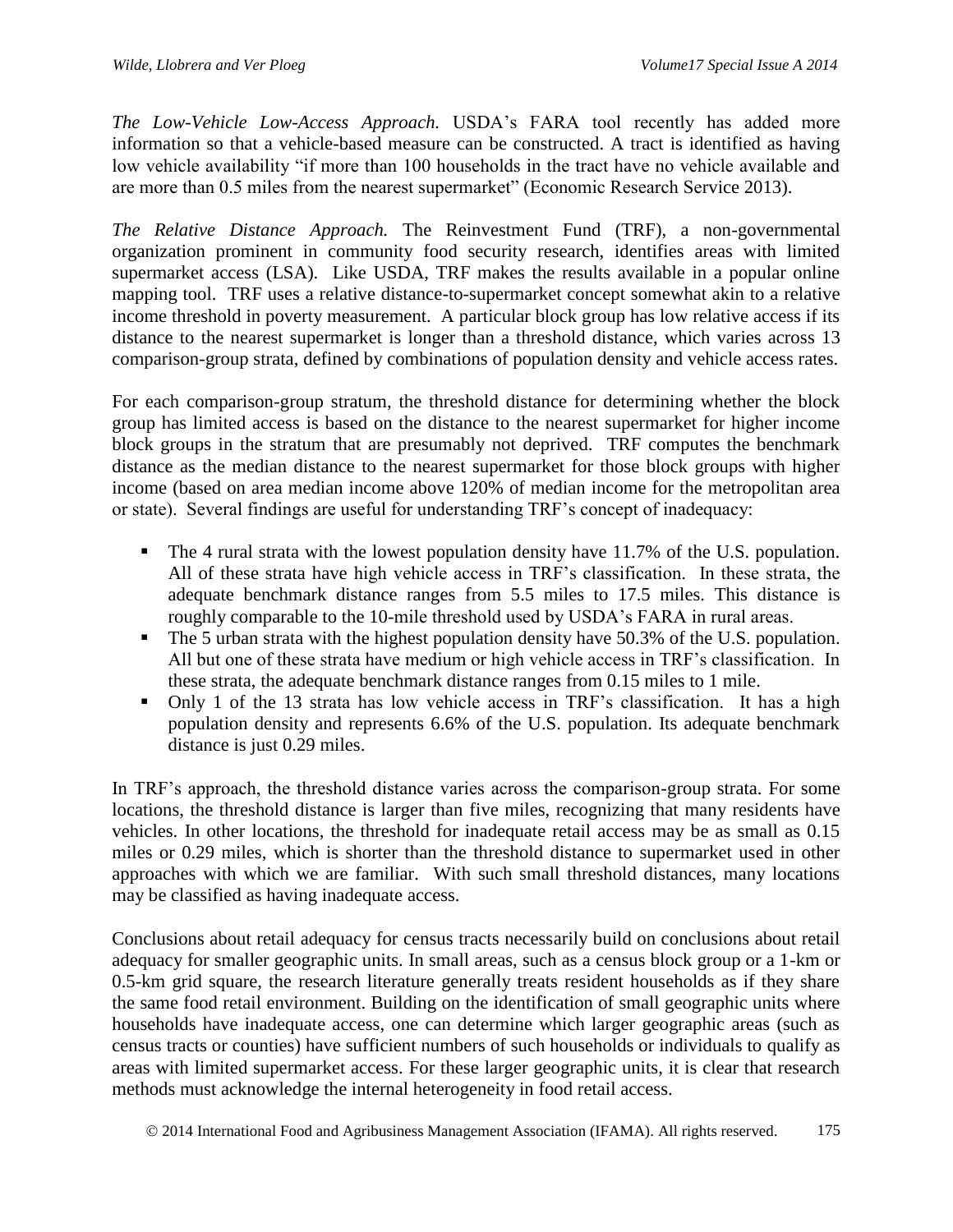Conclusions about retail adequacy in small geographic units necessarily build on a concept of adequacy at the household level. It is useful to make this household-level concept explicit rather than having readers derive it implicitly from definitions of adequacy for geographic areas. To define adequacy at the level of the household, much of the literature focuses on the presence of supermarkets within a specified threshold distance from home. A sensible threshold distance may depend on whether a household has a vehicle. A common threshold distance is 0.5 miles or 1 mile for people who lack a vehicle and a longer distance for people who have a vehicle. As an illustrative example, one could say a household has inadequate access if (a) it lacks a vehicle and lives more than 0.5 miles from the nearest supermarket or (b) it has a vehicle and lives more than 10 miles from the nearest supermarket (Figure 1). This framework easily may be adapted for other threshold distances, such as 1 mile for households that lack a vehicle.



**Figure 1.** A Concept of Inadequate Food Retail Access at the Household Level.

**Note.** The circle at left represents households located at least 0.5 miles from a supermarket. A subset of these households are located at least 10 miles from a supermarket. The oval at right represents households with no vehicle. Darker shading in the intersection represents inadequate food retail access.

# **Data and Methods**

This study used geographic information for all census block groups within 91 counties in 27 States. The counties were chosen by USDA's Economic Research Service in connection with the Food Acquisition and Purchase Survey (FoodAPS), a new national food expenditure survey (Kirlin and Denbaly 2013). For FoodAPS, Mathematica Policy Research, Inc., selected a slightly different list of 108 counties within 50 primary sampling units (PSUs) in the same 27 States. Within the PSUs, the FoodAPS survey sampled approximately 5,000 households in 400 secondary sampling units (SSUs). None of the FoodAPS household data or SSU identifiers were used in this article, which only needed geographic-level data.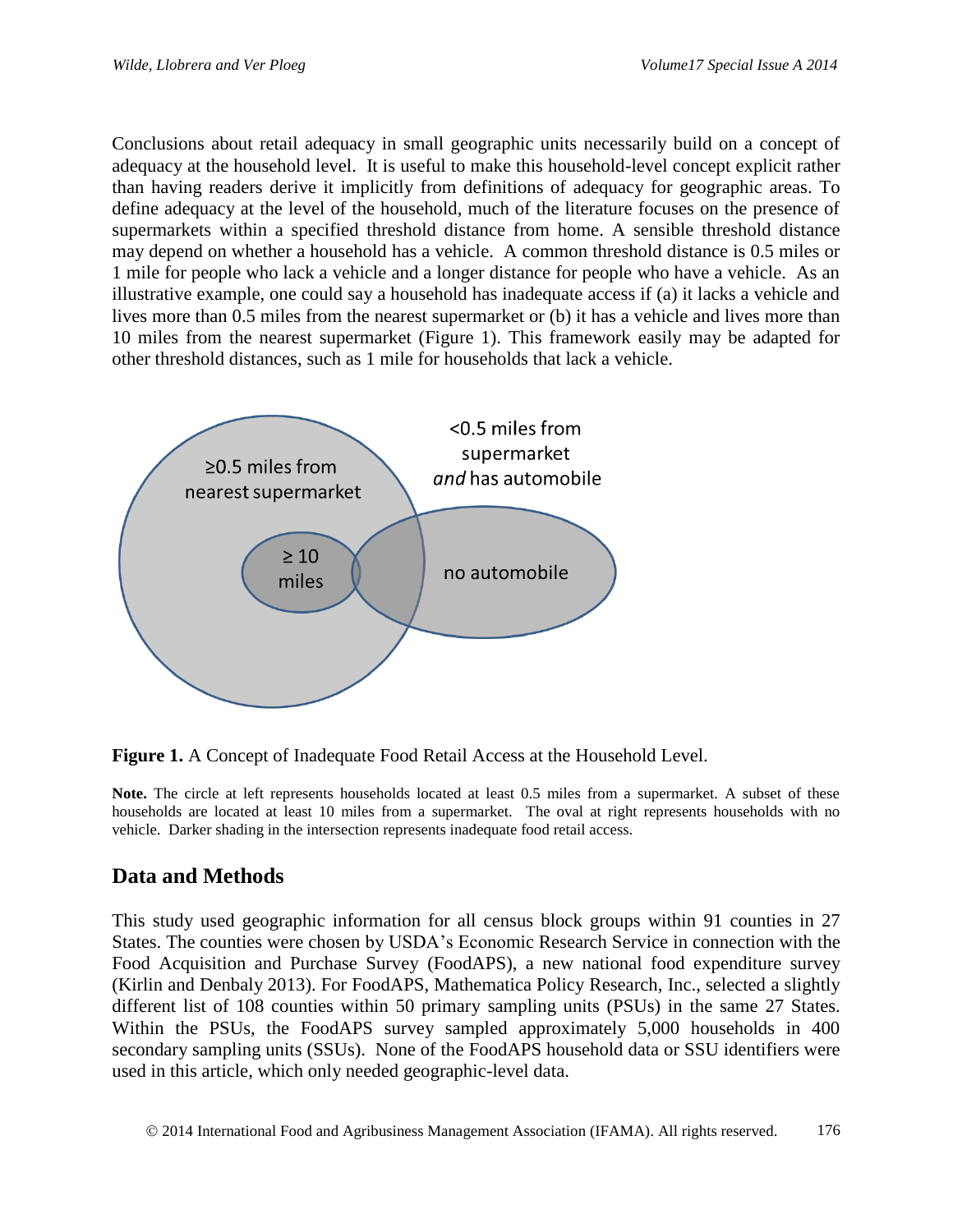The sample size was 33,604 block groups (after excluding 3 block groups that had implausibly high population densities, which we attributed to incorrect land area estimates). The analysis block groups belonged to 11,747 census tracts in 91 counties in the 50 PSUs. The block-group analysis file included two types of variables: (a) variables that were originally acquired at the block-group level (such as Census Bureau demographic characteristics for block groups) and (b) variables that describe the retail environment at varying distances from the population-weighted centroid of the block group.

This study used the same 2010 retailer location data that USDA/ERS used in FARA, combining information from TDLinx and USDA/FNS Store Tracking and Redemption System (STARS). Nielsen TDLinx is a commercial database of retailers selling consumer packaged goods (including food). FNS uses STARS to monitor and manage SNAP-authorized retailers. Our analysis is based on counts of retailers located within a specified distance from the populationweighted block-group centroid. FARA, by contrast, is based on 0.5-km square grids rather than concentric circles. In FARA, the entire country was divided into 0.5-km square grids and then population data was allocated to these grids. The distance to the nearest supermarket was measured for each grid cell by calculating the distance between the geographic center of the 0.5 km square grid that contains estimates of the population and the center of the grid with the nearest supermarket. This study used block groups rather than 0.5-km square grids, because we lacked access to 0.5-km grid data, and block groups were judged to be adequately disaggregated.

At the block-group level, this study made no assumption that residents shopped within the block group itself. Instead, residents were assumed to shop anywhere in the retail environment that surrounded the block-group centroid. We estimated counts for supermarkets and superstores at linear distances of 0.5 miles, 1 mile, 5 miles, 10 miles, and 20 miles from the populationweighted centroid of the block group. The commonly-used conventions (such as a 0.5-mile or 1 mile radius in urban areas or a 10-mile radius in rural areas) are special cases that can be analyzed using this data source.

For clarity, in the initial analysis of underlying relationships across block-group variables, this study used an absolute poverty standard for defining high-poverty areas. A high-poverty block group was defined as one with  $\geq 20\%$  of the population in poverty. The analysis used 4 population density levels, ranked from least to most dense: low, 0-1k persons per square mile; medium, 1k-5k persons per square mile; high, 5k-10k persons per square mile; very high, 10k+ persons per square mile. We removed from the analysis 3 outlier block groups with implausible population density greater than 300k persons per square mile (a density much greater than that of Manhattan). Block groups in rural census tracts are predominantly in density level 1. Block groups in urban census tracts are more numerous, and they are split evenly between density levels 2, 3, and 4.

The first four sections of the analysis address the four empirical questions noted in the introduction, describing the relationships among variables related to food access at the blockgroup level. The final section of analysis discusses issues of aggregation from a detailed geographic level (block group) to a broader geographic level (census tract).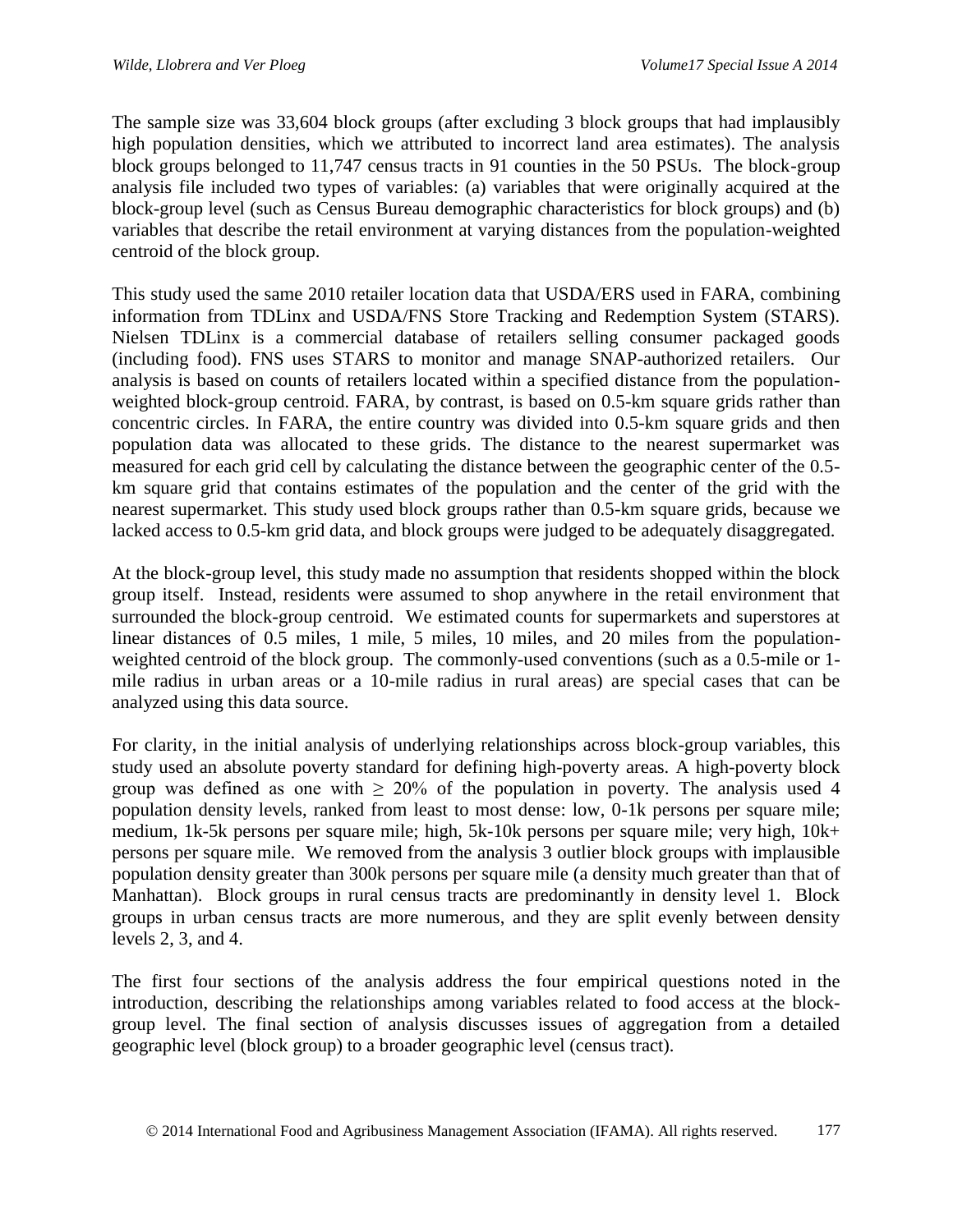### **Results**

#### *Poverty and Proximity to Supermarkets*

First, consider the relationship between poverty and proximity to supermarkets. 26.1% of block groups were high-poverty, and these block groups contained 25.4% of the population. Because census block groups by design have roughly similar population sizes, weighting block groups by population made only small differences to the empirical results, so this article reports unweighted counts of block groups. High-poverty block groups (one quarter of all block groups) contained 60.6% of poor people. Lower-poverty block groups (three quarters of all block groups) contained the remaining 39.4% of poor people.

Fewer than 1 out of each 2,000 block groups (0.03%) lacked a supermarket within 20 miles, and another 1 out of 300 block groups (0.32%) lacked a supermarket within 10 miles (Table 1). At the other end of the spectrum, 43.9% of block groups had a supermarket within 0.5 miles, and another 35.2% of block groups had a supermarket between 0.5 miles and 1 mile away. In between the two extremes, 20.6% of block groups had a nearest supermarket between 1 and 10 miles away.

The high-poverty block groups had better access to supermarkets than other block groups did, on average, 85.6% of high-poverty block groups had a supermarket within 1 mile. By contrast, only 76.8% of lower-poverty block groups had a supermarket within this distance. Thus, most block groups had fairly good proximity to a nearest supermarket. Surprisingly, low-income block groups on average had better proximity than high-income block groups did.

| <b>Block Group</b><br><b>Poverty</b> | <b>Distance to Nearest Supermarket</b><br>(in miles) |                   |                  |               |              |                    |  |  |  |  |
|--------------------------------------|------------------------------------------------------|-------------------|------------------|---------------|--------------|--------------------|--|--|--|--|
|                                      | $0$ to $0.5$                                         | $0.5$ to 1        | 1 to 10          | 10 to 20      | >20          | Total              |  |  |  |  |
|                                      | # Block groups<br>$(row \%)$                         |                   |                  |               |              |                    |  |  |  |  |
| Not high poverty                     | 10,029<br>(40.52)                                    | 8,968<br>(36.23)  | 5,659<br>(22.86) | 88<br>(0.36)  | 6<br>(0.02)  | 24,750<br>(100.00) |  |  |  |  |
| High poverty                         | 4,655<br>(53.35)                                     | 2,817<br>(32.29)  | 1,230<br>(14.10) | 18<br>(0.21)  | (0.06)       | 8,725<br>(100.00)  |  |  |  |  |
| Total                                | 14,684<br>(43.87)                                    | 11,785<br>(35.21) | 6,889<br>(20.58) | 106<br>(0.32) | 11<br>(0.03) | 33,475<br>(100.00) |  |  |  |  |

**Table 1.** Frequency of Having a Nearest Supermarket at Each Distance (in Miles) for Block Groups with and without a High Poverty Rate.

**Note.** High-poverty block groups have a poverty rate greater than or equal to 20

#### *Population Density and Proximity to Supermarkets*

Second, consider the relationship between population density and proximity to the nearest supermarket. Among block groups in the lowest-density level, only 6.1% are within 0.5 miles of a supermarket and another 15.8% are between 0.5 and 1 miles of a supermarket (Table 2). By contrast, among block groups in the highest-density level, 72.5% are within 0.5 miles of a supermarket.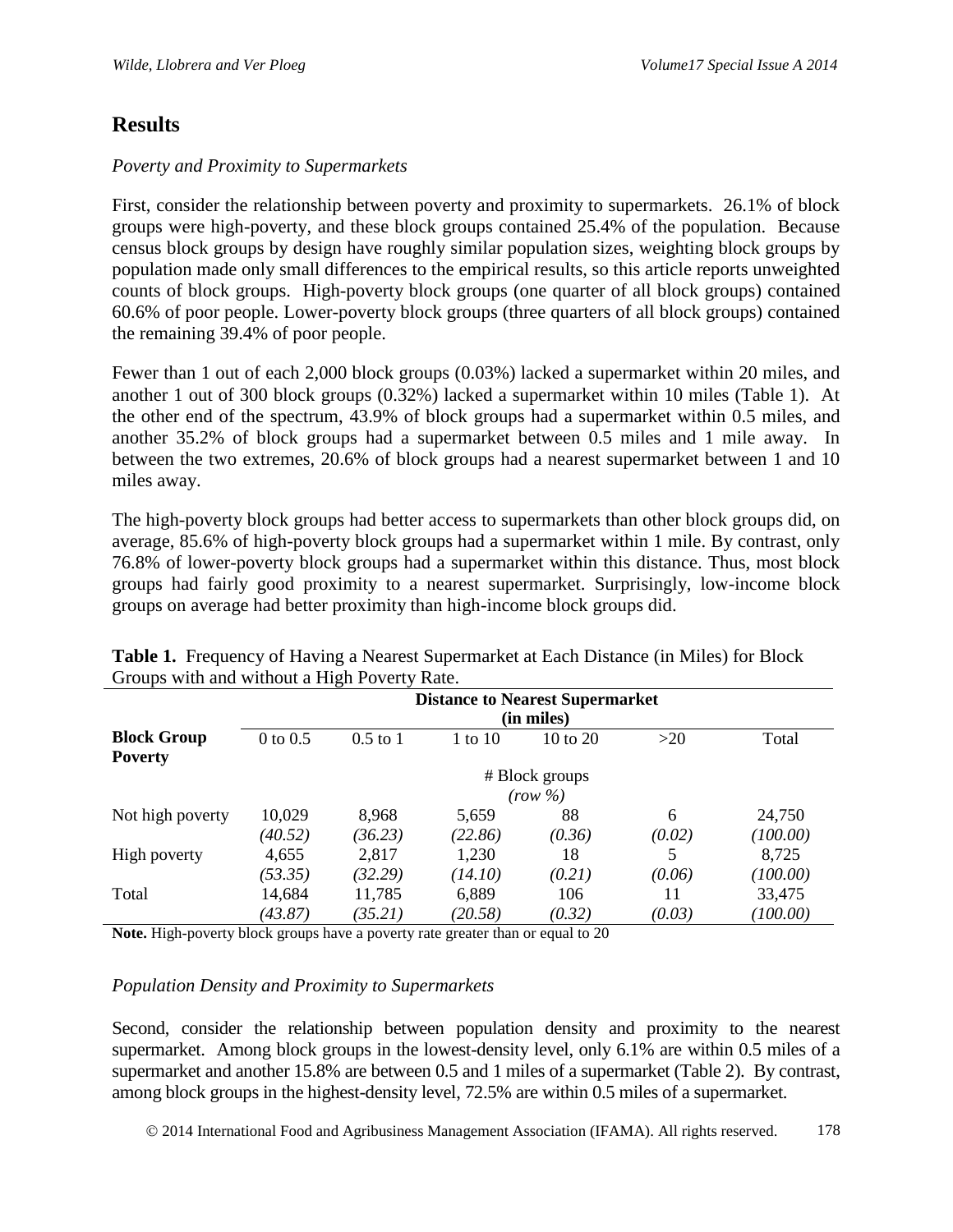|                                     | <b>Distance to Nearest Supermarket</b><br>(in miles) |            |             |                |          |          |  |
|-------------------------------------|------------------------------------------------------|------------|-------------|----------------|----------|----------|--|
| <b>Population</b><br><b>Density</b> | $0$ to $0.5$                                         | $0.5$ to 1 | $1$ to $10$ | 10 to 20       | $>20$    | Total    |  |
|                                     |                                                      |            |             | # Block groups |          |          |  |
|                                     |                                                      |            |             | $(row \%)$     |          |          |  |
| Low                                 | 229                                                  | 592        | 2,821       | 106            | 11       | 3,759    |  |
|                                     | (6.09)                                               | (15.75)    | (75.05)     | (2.82)         | (0.29)   | (100.00) |  |
| Medium                              | 2,567                                                | 4,388      | 2,805       |                | $\theta$ | 9.761    |  |
|                                     | (26.30)                                              | (44.95)    | (28.74)     | (0.01)         | (0.00)   | (100.00) |  |
| High                                | 4,408                                                | 4,255      | 1,026       | 0              | $\theta$ | 9689     |  |
|                                     | (45.49)                                              | (43.92)    | (10.59)     | (0.00)         | (0.00)   | (100.00) |  |
| Very high                           | 7,495                                                | 2,570      | 268         | $\theta$       | $\Omega$ | 10,333   |  |
|                                     | (72.53)                                              | (24.87)    | (2.59)      | (0.00)         | (0.00)   | (100.00) |  |
| Total                               | 14,699                                               | 11,805     | 6,920       | 107            | 11       | 33,542   |  |
|                                     | (43.82)                                              | (35.19)    | (20.63)     | (0.32)         | (0.03)   | (100.00) |  |

**Table 2.** Frequency of Having a Nearest Supermarket at Each Distance (in Miles) at Each of Four Population Density Levels.

For urban areas, Figure 2 shows block-group poverty rates on the horizontal axis and the natural logarithm of block-group miles to the nearest supermarket, ln(distance), on the vertical axis.



**Figure 2.** The Natural Logarithm of Distance to the Nearest Supermarket, as a Function of the Poverty Rate, in Urban Areas.

**Note.** black color indicates the poverty rate is high (greater than 20%) and the nearest supermarket is 1 mile away or farther; the vertical axis shows the natural logarithm of the distance to the nearest supermarket in miles (the logarithmic scale is used for display, because the dependent variable is highly right-skewed).

© 2014 International Food and Agribusiness Management Association (IFAMA). All rights reserved. 179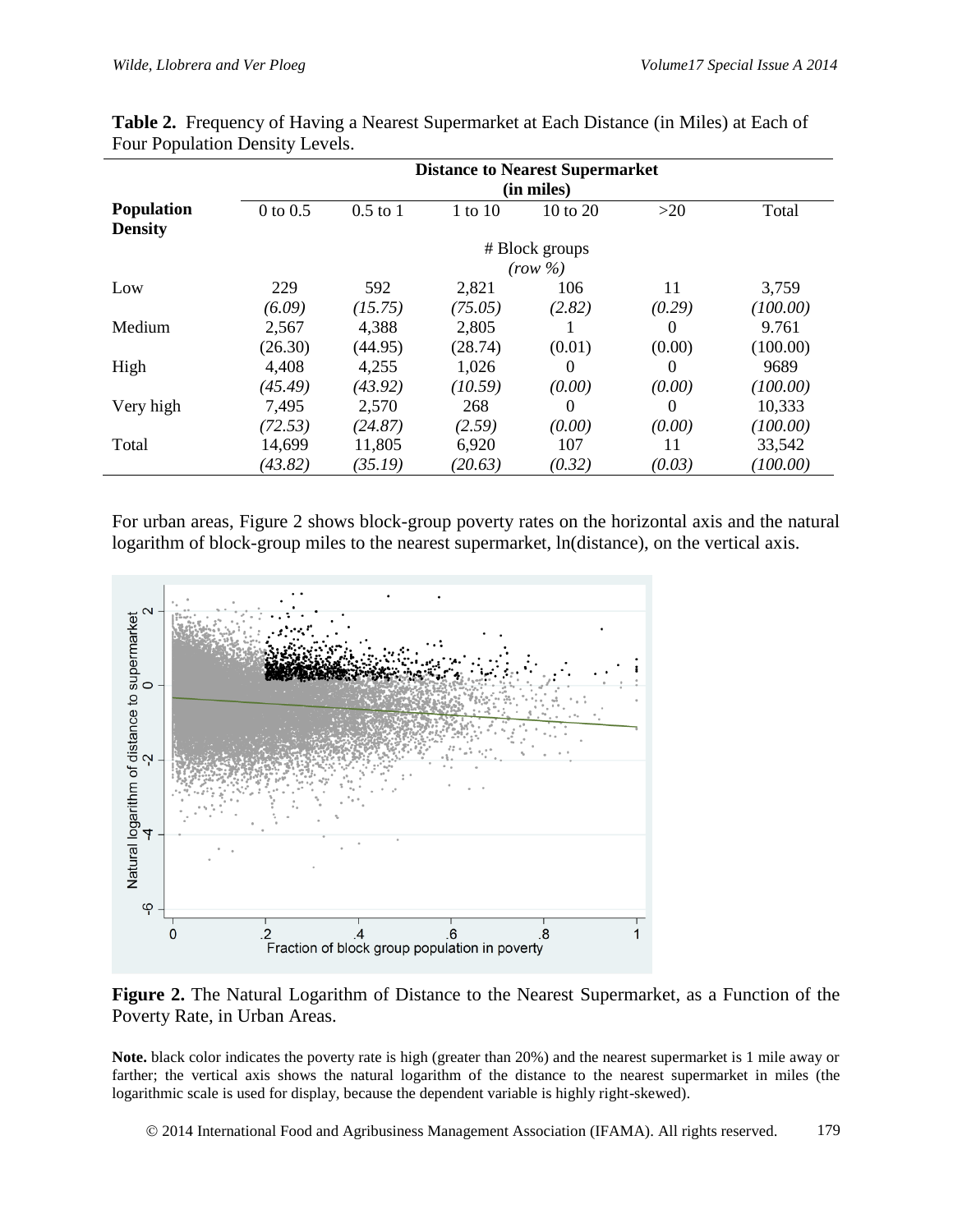Block groups further than a mile from a supermarket have ln(distance) greater than zero. In the figure, there is not much correlation between ln(distance) and the poverty rate, and what little correlation exists is negative. The block groups that are both high-poverty and greater than one mile from the nearest supermarket are in the top right quadrant, marked in black. This figure shows that definitional thresholds strongly influence descriptions of supermarket access that are based on distance and poverty rates.

The block groups marked in black are not a separate cluster in this two-dimensional space. On the contrary, an analyst using a distance threshold slightly different than one mile, or a poverty rate threshold slightly different than 20%, would have generated a much different estimate of the fraction of block groups that suffers from poor supermarket access. Moreover, the block groups illustrated in black are overshadowed by the larger number of block groups in the top left and bottom right quadrants. The block groups in the top left quadrant have poverty rates below 20%, but they are far from the nearest supermarket and they include large numbers of poor people (we noted earlier that almost two fifths of poor people live in block groups with poverty rates below 20%). The block groups in the bottom right quadrant have exceptionally high rates of poverty, and they may face serious problems with the quality of the food environment, but they do enjoy close proximity to the nearest supermarket.

Thus, much more than poverty, population density was a powerful predictor of proximity to a nearest supermarket. Nearly all block groups with very high population density had a nearest supermarket no more than 1 mile away.

#### *Vehicle Access and Proximity to Supermarkets*

Third, consider the relationship between vehicle availability and supermarket access. In block groups with a supermarket less than 0.5 miles away, 15.3% of households lacked a vehicle (Table 3). For in-between block groups, with a nearest supermarket between 1 and 10 miles away, 4.7% of households lacked a vehicle. In block groups with a nearest supermarket between 10 and 20 miles away, 4.6% of households lacked a vehicle.

| Supermaned in Each Distance Category. |                                                      |                     |         |          |      |  |  |  |
|---------------------------------------|------------------------------------------------------|---------------------|---------|----------|------|--|--|--|
|                                       | <b>Distance to Nearest Supermarket</b><br>(in miles) |                     |         |          |      |  |  |  |
|                                       |                                                      | 0 to 0.5 $0.5$ to 1 | 1 to 10 | 10 to 20 | >20  |  |  |  |
| Mean % with<br><b>No Vehicle</b>      | 15.34                                                | 8.04                | 4.71    | 4.55     | 5.71 |  |  |  |

| <b>Table 3.</b> Percentage of Households Having No Vehicle, for Block Groups with Nearest |  |
|-------------------------------------------------------------------------------------------|--|
| Supermarket in Each Distance Category.                                                    |  |

Thus, vehicle availability is highest in the areas where vehicles are most needed. Yet, lack of a vehicle may be a problem for a small but non-negligible fraction (almost 5%) of those households that are at least 1 mile from the nearest supermarket.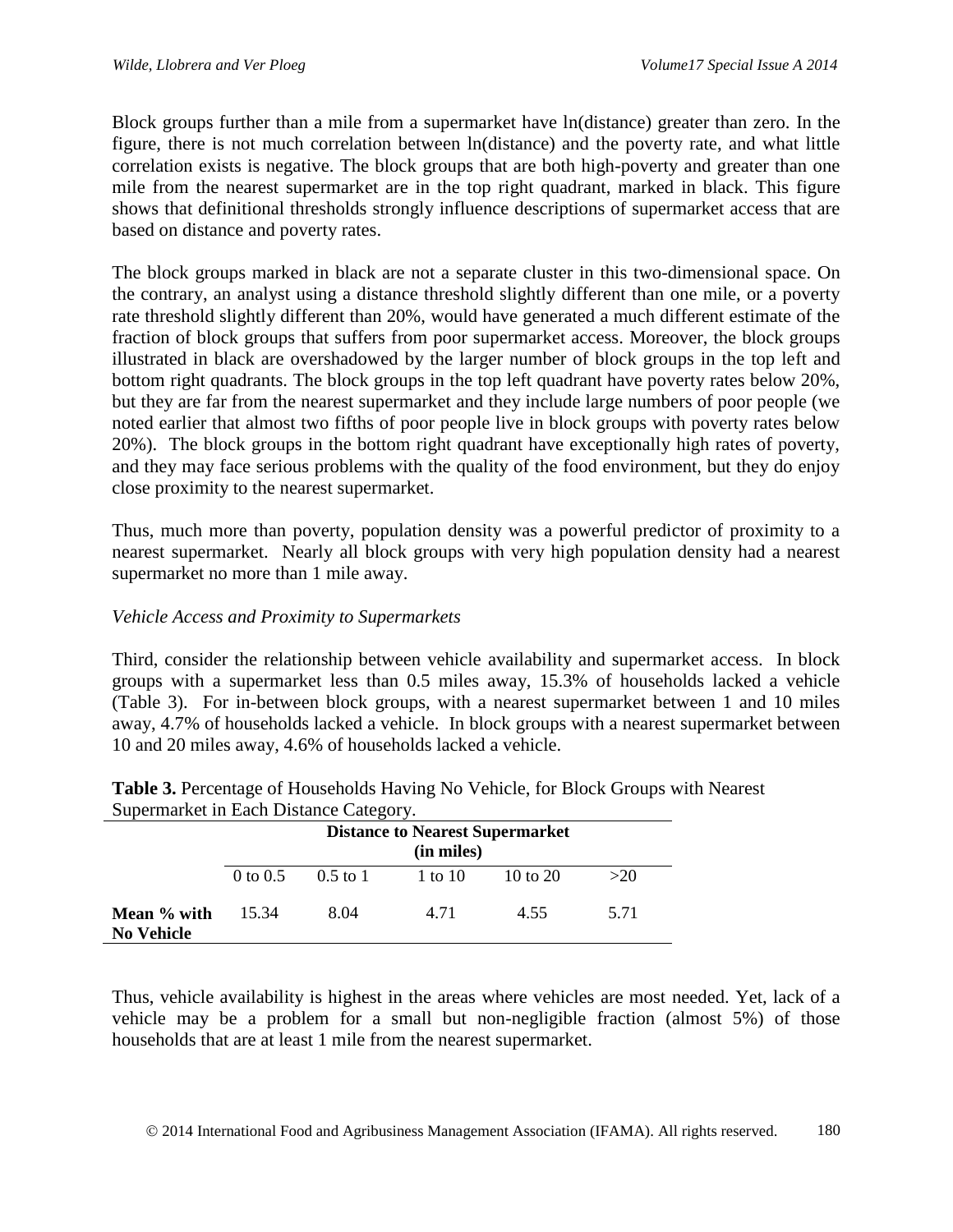#### *Proximity to Supermarkets Based on Area Characteristics*

Fourth, consider the proximity to supermarkets in block groups with particular levels of population density and vehicle access. This fourth empirical question helps us to understand relative distance methods, such as TRF's approach to identifying LSAs, which was described in the background section.

This article's relative distance analysis, loosely motivated by TRF's approach, used the same 4 population density levels as in our earlier results. We defined a block group as "high vehicle" if the rate of vehicle access was greater than 80%, and "low vehicle" otherwise. We stratified all block groups into low-income (having a high poverty rate or low relative income or both) and not-low-income categories. TRF uses only higher-income areas (defined as having median income above 120% of the poverty guideline) to establish adequate benchmark distances.

In our analysis, as in TRF (2011), the low-density block groups had high vehicle access rates (Table 4). The mean distance to the nearest supermarket among these predominantly lowdensity block groups was about 4 miles (4.18 miles in low-income block groups and 3.93 miles in other block groups). By contrast, for block groups with the highest population density level, the mean distance to the nearest supermarket was much smaller, ranging from 0.37 to 0.57 miles depending on vehicle access and low-income status. These benchmark distances are similar to the results TRF (2011) found for high-density areas.

|                           | <b>Mean Distance in Miles</b><br>(% of all block groups) |                  |                 |                |  |  |  |
|---------------------------|----------------------------------------------------------|------------------|-----------------|----------------|--|--|--|
| <b>Population Density</b> |                                                          | Not Lower Income |                 | Lower Income   |  |  |  |
|                           | High<br>Vehicle                                          | Low<br>Vehicle   | High<br>Vehicle | Low<br>Vehicle |  |  |  |
| 1 (lowest density)        | 3.93<br>(13.0)                                           |                  | 4.18<br>(7.5)   |                |  |  |  |
| 2                         | 1.13<br>(35.4)                                           |                  | 0.97<br>(15.7)  | 0.87<br>(4.6)  |  |  |  |
| 3                         | 0.76<br>(30.3)                                           |                  | 0.75<br>(19.8)  | 0.71<br>(6.3)  |  |  |  |
| 4 (highest density)       | 0.57<br>(15.4)                                           | 0.37<br>(4.3)    | 0.57<br>(25.1)  | 0.42<br>(20.1) |  |  |  |

**Table 4.** Benchmark Distances for Several Population Density and Vehicle Access Categories.

**Note.** Empty cells indicate that few people live in areas with that combination of population density and vehicle access.

Thus, although our relative distance approach did not seek exactly to replicate the TRF approach, we observed the same patterns that TRF observed. High-population-density areas tend to have short benchmark distances of much less than 1 mile, which means that such block groups generally are within one mile of a supermarket.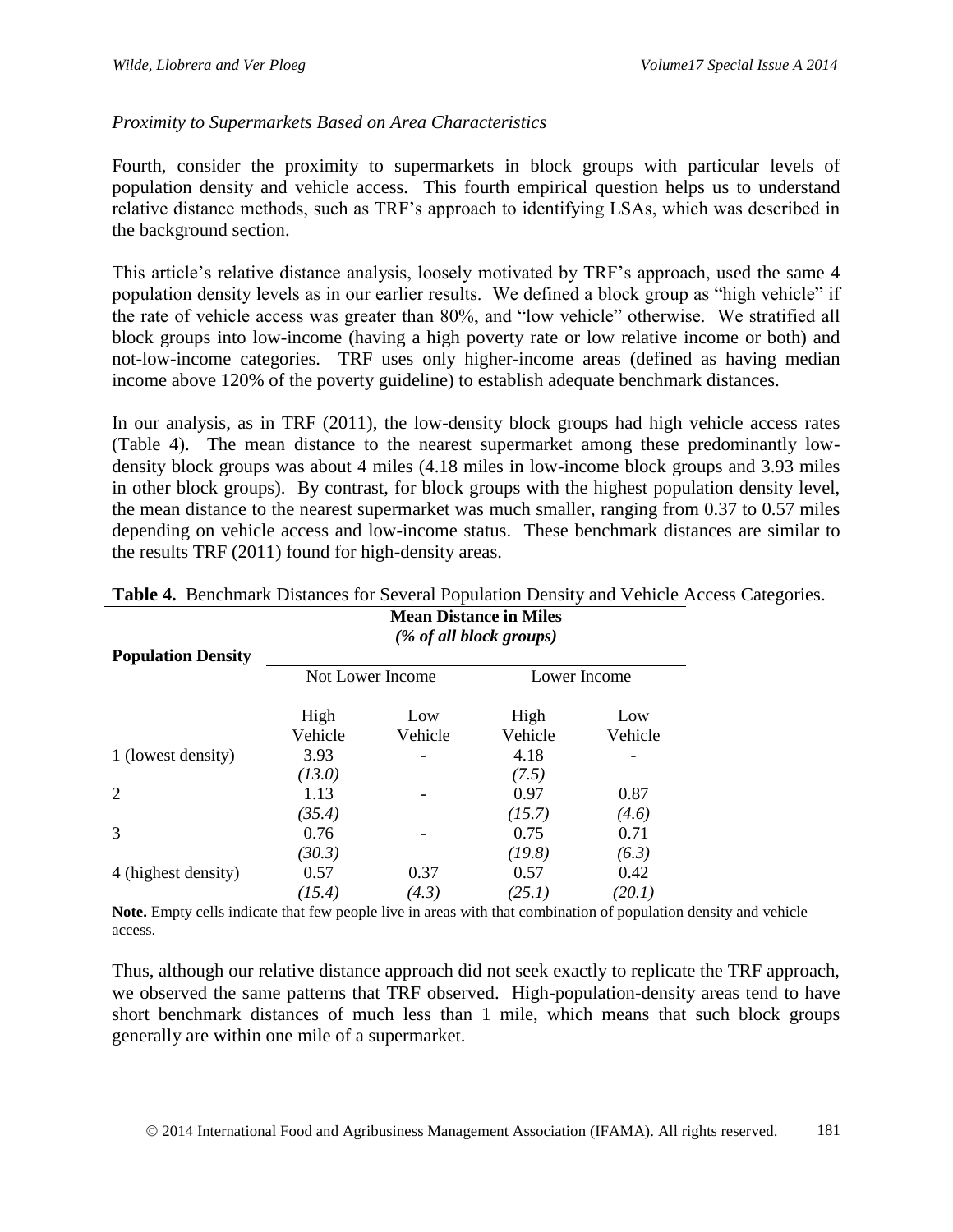# **Aggregating to the Census Tract**

In urban areas, a block group generally is sufficiently small that the population-weighted centroid can be treated as the location where people live. We recognize that rural block groups are larger, but, in this study, we nonetheless use the population-weighted block group centroid as an approximation of the location where residents live. In yet larger geographic units such as census tracts, one always must recognize that the food environment is different for residents of different neighborhoods within the unit. Building on the basic block-group level results in the previous section, we next investigate issues of aggregating to the census-tract level in the lowincome low-access approach. Some of the lessons from this analysis may apply to other approaches as well.

FARA identifies census tracts that are both (1) a low-income tract and (2) a low-access tract (meaning that the households have poor proximity to the nearest supermarket). It is comparatively straightforward to define a low-income census tract, using the same approach as was used previously to define a low-income block group. Low income, in FARA, means having a poverty rate of at least 20% (as in the previous section) or having low median income relative to other parts of the same metropolitan area or state. While the previous section showed that 26% of block groups had high poverty, 42.2% of census tracts qualify as low-income using this more expansive definition (Table 5).

|                      | <b>Access Status</b> |                 |          |  |  |  |  |
|----------------------|----------------------|-----------------|----------|--|--|--|--|
|                      | Not Low              | Low             | Total    |  |  |  |  |
| <b>Income Status</b> |                      |                 |          |  |  |  |  |
|                      |                      | # Census Tracts |          |  |  |  |  |
|                      |                      | $(row \%)$      |          |  |  |  |  |
| Not Low Income       | 4,672                | 2,111           | 6,783    |  |  |  |  |
|                      | (68.88)              | (31.12)         | (100.00) |  |  |  |  |
| Low Income           | 4,073                | 879             | 4,952    |  |  |  |  |
|                      | (82.25)              | (17.75)         | (100.00) |  |  |  |  |
| Total                | 8,745                | 2,990           | 11,735   |  |  |  |  |
|                      | (74.52)              | (25.48)         | (100.00) |  |  |  |  |

|  | Table 5. Joint Frequency for Census Tracts Having Low Income and Low Access. |  |  |  |  |
|--|------------------------------------------------------------------------------|--|--|--|--|
|  |                                                                              |  |  |  |  |

**Note.** The ERS Food Access Research Atlas (FARA) classifies a tract with both low income and low access as a "food desert."

It is more difficult to define low access at the census-tract level than at the block-group level. The issue is that supermarket access is an attribute of a very specific geographic location, such as a block-group centroid (in the previous section) or a small 0.5-km square grid cell (in USDA's FARA estimates). In contrast with a block group, a census tract is too large an area for the distance from the census-tract centroid to be a useful concept. Hence, FARA based its tract-level definition of low-access on a particular aggregation: a low-access census tract is one in which at least 500 people reside in low-access grid cells, or 33% of the tract population resides in lowaccess grid cells, or both. While the previous section showed that 20.9% of block groups had no supermarket within 1 mile, this census-tract analysis found that 25.5% of census tracts qualify as low access using this approach (Table 5). It is common to have low-access census tracts that include some neighborhoods with adequate food retail access.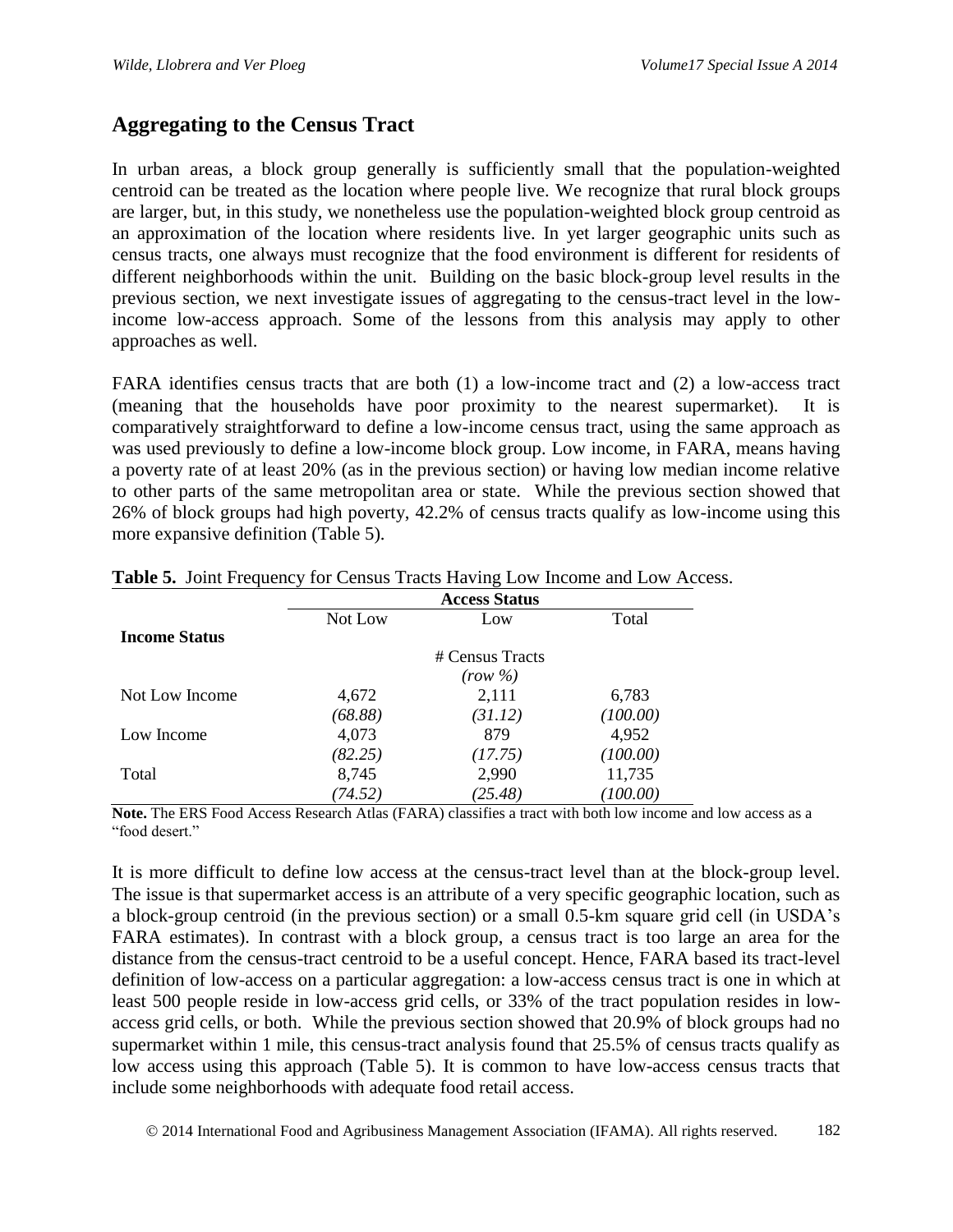Overall, 879 out of 11,735 census tracts (7.5% of all census tracts) met both the low-access and low-income criteria. Low-income census tracts are less likely than other census tracts to be classified as low-access tracts. Of those census tracts classified as having low income, 17.8% had low access. Of census tracts that were not low-income, 31.1% had low access (Table 5). To summarize, the census-tract level analysis was more likely than the earlier block-group level analysis to classify a geographical area as an area with inadequate food retail. Yet, the basic relationship between income status and food retail access status remained the same. Low-income census tracts have comparatively good access to supermarkets.

# **Discussion**

There is substantial policy interest in classifying geographic areas according to the adequacy of the local food retail environment and in measuring the prevalence of poor access conditions. Three leading approaches share some similarities in methods and motivation, but they differ in key respects and lead to substantially different conclusions about food retail adequacy.

The approaches studied here each measure the distance to the nearest supermarket and compare it to a threshold distance thought to indicate an acceptable burden for grocery shopping. In the low-income low-access approach, USDA Economic Research Service (2009) used time-based measures for walking and driving to develop estimates of walkable and drivable distances. For walking, the authors assumed a walking speed of 2 miles per hour and a 15-minute walking time to arrive at a 0.5 mile radius for "high" access (in urban areas). Others (Algert, Agrawal, and Lewis 2006, Apparicio, Cloutier, and Shearmur 2007, California Center for Public Health Advocacy, PolicyLink, and UCLA Center for Health Policy Research 2008) have used similar definitions of walkability. For driving, USDA's Economic Research Service assumed a driving speed of 40 miles per hour and a 15-minute drive to arrive at a 10 mile radius for "high" access in rural areas. Clearly, if one uses a smaller threshold distance, one is systematically more likely to classify a particular location as having inadequate food retail conditions. Conversely, if one uses a larger threshold distance, one finds fewer such areas. Hence, a lot depends on the choice of threshold distance. The findings show that the choice of the threshold point could make a sizable difference in the number of locations that are designated as limited access.

Each approach implicitly sought to take account of the fact that a reasonable threshold distance may be different for households with and without vehicles, but the methods for taking account of vehicle availability differed considerably. If the population of concern is people who live further than a threshold distance and lack a vehicle, then FARA's vehicle-based measure seems to be the most direct approach.

Using low-income status at the census-tract level has some shortcomings as a method for identifying this population. Because low-income areas are more likely than other areas to have a supermarket nearby, the low-income low-access approach actually excludes many areas that are not low-income, but which have particularly long distances to the nearest supermarket. Recall from the first section of results that almost 40% of poor people live in neighborhoods that are not high-poverty neighborhoods. One could argue that the low-income low-access approach excludes one of the most commonly deprived populations, which is poor people in non-poor neighborhoods that lack a supermarket.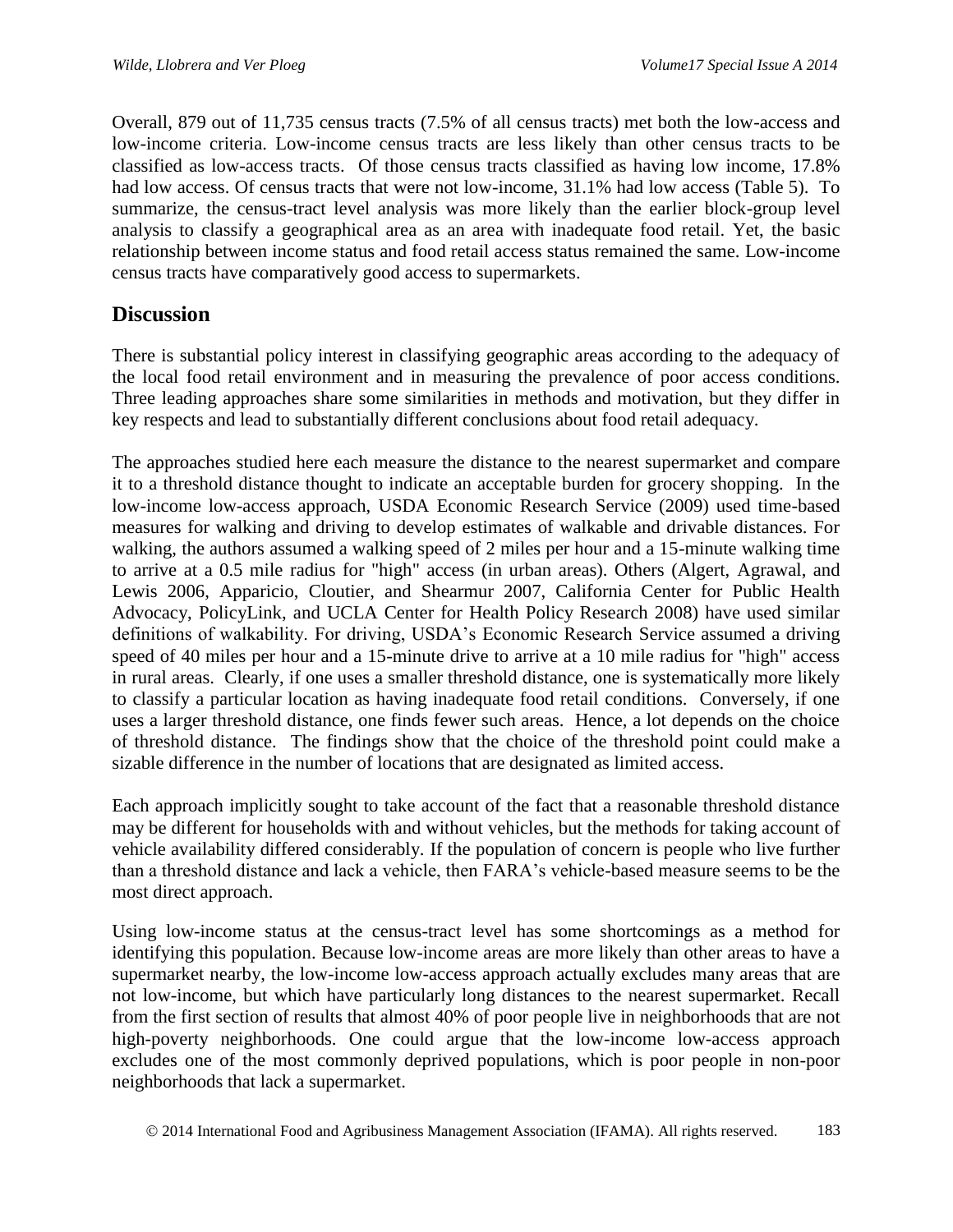Similarly, the relative distance approach would be an indirect way of identifying areas where people lack a vehicle and live too far from a supermarket. In some areas with large threshold distances, it seems possible that households without a vehicle would face great hardship. In other areas, a threshold distance of less than 0.5 miles may be too short. In such areas, many residents without vehicles may be classified as having limited supermarket access even if they are wellsatisfied with nearby supermarkets at distances of between 0.5 miles and 1 mile.

We conclude that neither the low-income low-access approach (with access based only on distance) nor the relative distance approach serves well as a method for accounting for vehicle access, but we recognize that there may be other motivations for these approaches. It could be that low income is not intended as a proxy for low vehicle availability, but instead there is a more direct reason why people in low-income neighborhoods without a supermarket should be at greater disadvantage than people in other neighborhoods without a supermarket. For example, community development in low-income neighborhoods could be the policy goal. Likewise, there could be a more direct motivation for the relative distance approach, such as concerns over equity of access.

Our results suggest some recommendations for future work in measuring food retail adequacy. First, it is good to state explicitly the household-level or individual-level condition that represents inadequate food retail access. For example, the underlying household-level condition might be one of the three conditions studied in this article: (1) poverty plus lack of a nearby supermarket, or (2) lack of a vehicle plus lack of a nearby supermarket, or (3) lack of a supermarket as close as one typically expects in neighborhoods with similar population density. Alternatively, the household-level condition might address issues beyond those covered here, such as lack of fresh fruits and vegetables at a particular price point. Second, when it is necessary to aggregate from granular geographic data to larger areas such as census tracts or counties, it is good to do so in a fashion that preserves the underlying information about the extent of hardship. Current methods of aggregation may cautiously classify some census tracts as having inadequate access even if many block groups or smaller geographic units contained in the census tracts have adequate food retail access.

The research literature on food retail adequacy may have policy implications. In particular, policy-makers may choose to target areas for subsidies or tax incentives to attract additional commercial supermarkets, or they may use zoning rules to guide retailer location decisions. When research on food retail adequacy is used in this fashion, it is especially important that the choice of threshold distance and assumptions about vehicle adequacy match actual consumer behavior. For example, if one assumed that low-income households in a particular community seek to shop for groceries within a 0.5-mile radius, when in fact vehicle availability rates are high and households in this community usually patronize lower-priced retailers at greater distances, then it could be a substantial policy error to subsidize the introduction of a new supermarket. To determine locations where market outcomes have been unsatisfactory and where a new supermarket may be encouraged, it is good first to recognize and assess population density, vehicle availability, and the proximity of other supermarkets.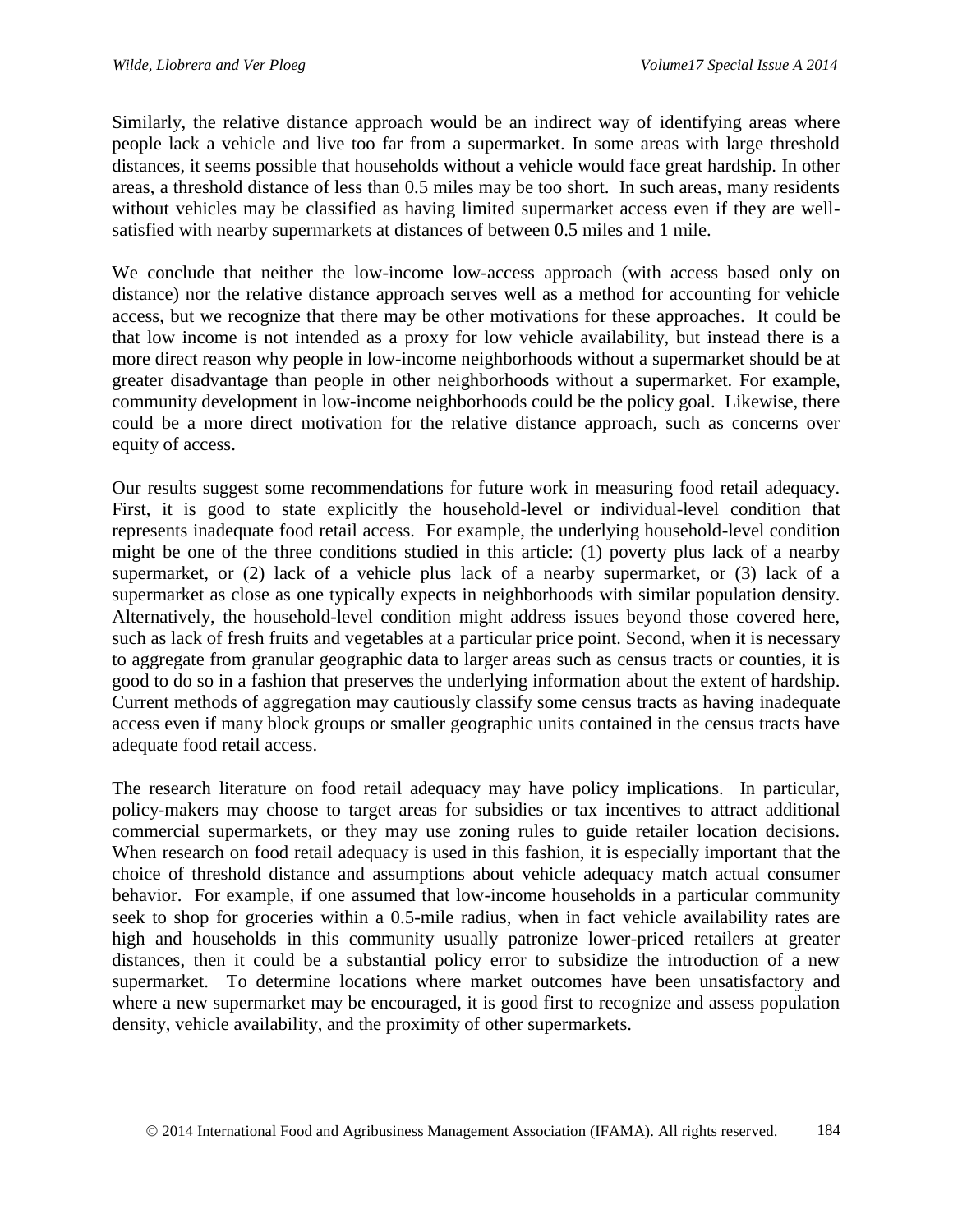### **References**

- Algert, S. J., A. Agrawal and D. S. Lewis. 2006. Disparities in access to fresh produce in lowincome neighborhoods in Los Angeles. *American Journal of Preventive Medicine* 30(5): 365- 370.
- Apparicio, P., M. S. Cloutier and R. Shearmur. 2007. The case of Montreal's missing food deserts: Evaluation of accessibility to food supermarkets. *International Journal of Health Geographies* 6(4).
- Benson, B. L., and M. D. Faminow. 1985. An alternative view of pricing in retail food markets. *American Journal of Agricultural Economics* 67(2): 296–306.
- Bitler, M., and S. J. Haider. 2011. An economic view of food deserts in the United States. *Journal of Policy Analysis and Management* 30(1): 153–176.
- Bonanno, A. and R. A. Lopez. 2009. Competition effects of supermarket services. *American Journal of Agricultural Economics* 91 (3): 555–568.
- Broda, C., E. Leibtag and D. E. Weinstein. 2009. The role of prices in measuring the poor's living standards. *The Journal of Economic Perspectives* 23 (2): 77–97.
- California Center for Public Health Advocacy, PolicyLink, and UCLA Center for Health Policy Research. 2008. *Designed for Disease: The Link Between Local Food Environments and Obesity and Diabetes*.
- Chen, S., Florax, R. J. G. M., and S. D. Snyder. 2010. Does where you live make you fat? Obesity and access to chain grocers. *Economic Geography* 86: 431–452.
- Cole, N. 1997. *Evaluation of the Expanded EBT Demonstration in Maryland: Patterns of Food Stamp and Cash Welfare Benefit Redemption,* Report submitted to U.S. Department of Agriculture, Food and Nutrition Service, by Abt Associates, Inc.
- Cotterill, R. W. 1986. Market power in the retail food industry: Evidence from Vermont. *The Review of Economics and Statistics* 68(3): 379–386.
- Economic Research Service (ERS). 2013. U.S. Department of Agriculture (USDA). Food Access Research Atlas (FARA). http://www.ers.usda.gov/data-products/food-accessresearch-atlas.aspx [accessed August 2, 2013].
- Fik, T. J. 1988. Spatial competition and price reporting in retail food markets. *Economic Geography* 64(4): 29–44.
- Gibson, D. M. 2011. The neighborhood food environment and adult weight status: estimates from longitudinal data. *American Journal of Public Health* 101: 71–78.